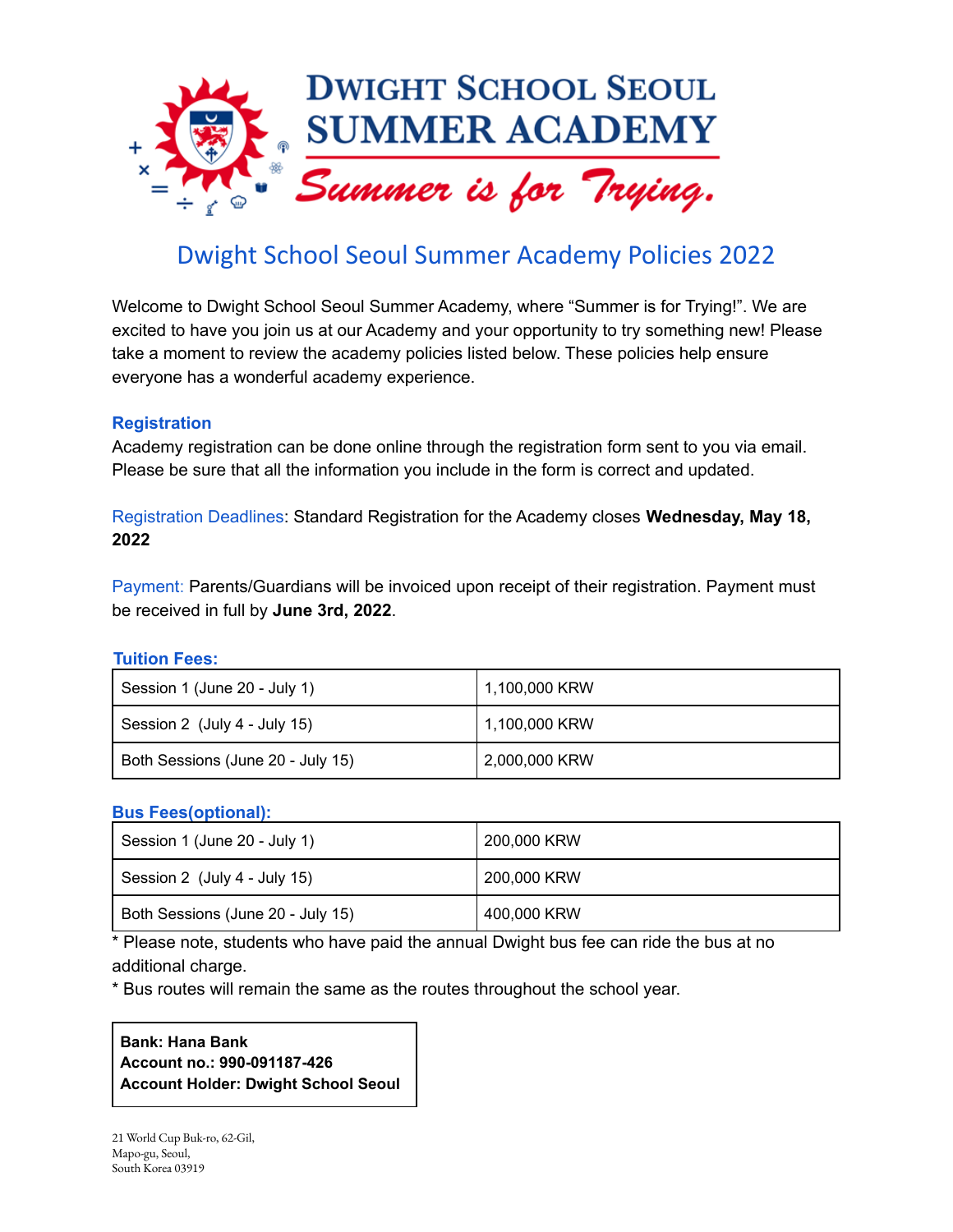

## Refunds and Cancellations:

- A full refund will be issued before June 3rd, 2022
- 80% of tuition will be refundable after June 3rd, 2022 June 8th, 2022
- No refunds will be issued after June 9, 2022

\*Refund requests should be made via written notice. All refunds will be issued in the same manner payment was received.

#### **Student Arrival and Dismissal**

Student arrival and dismissal will follow regular Dwight School Seoul procedure:

- Students arriving by bus will enter through the large field and into the school building.
- Students being dropped off by parents should arrive no earlier than 8:15 am, and be picked up no later than 3:45 pm.

#### **Meals**

All academy students will receive a morning snack and lunch unless explicitly noted during the registration process. We have a commitment to healthy foods and will provide a healthy snack and lunch every day. If you have dietary concerns, please inform us by email. As per normal, Dwight is a NUT AWARE environment and strives to limit all allergens. A daily lunch menu is provided via the website closer to the start of the Summer Academy. If you have any questions or comments about the menu, please ask the Academy Director.

#### **Uniform / Dress Code**

Students attending Summer Academy are not required to wear the regular Dwight School uniform. Students will receive Dwight Summer Academy t-shirts and will be required to wear these to the academy on the first and last day of each session. Any concerns regarding school dress will be directed to the Academy Director and addressed at their discretion.

#### **Behavior**

We want all students to enjoy their Summer Academy experience, ensure a supportive learning environment and have fun trying something new. While at Dwight School Seoul, you are part of our community and therefore a part of our community principles. The standard for behavior at Dwight Summer Academy is the same as during the regular Dwight School year. Students must demonstrate and uphold the same behavior expectations during the regular school year and represent themselves in the Dwight manner. If a situation arises where a student has not

21 World Cup Buk-ro, 62-Gil, Mapo-gu, Seoul, South Korea 03919